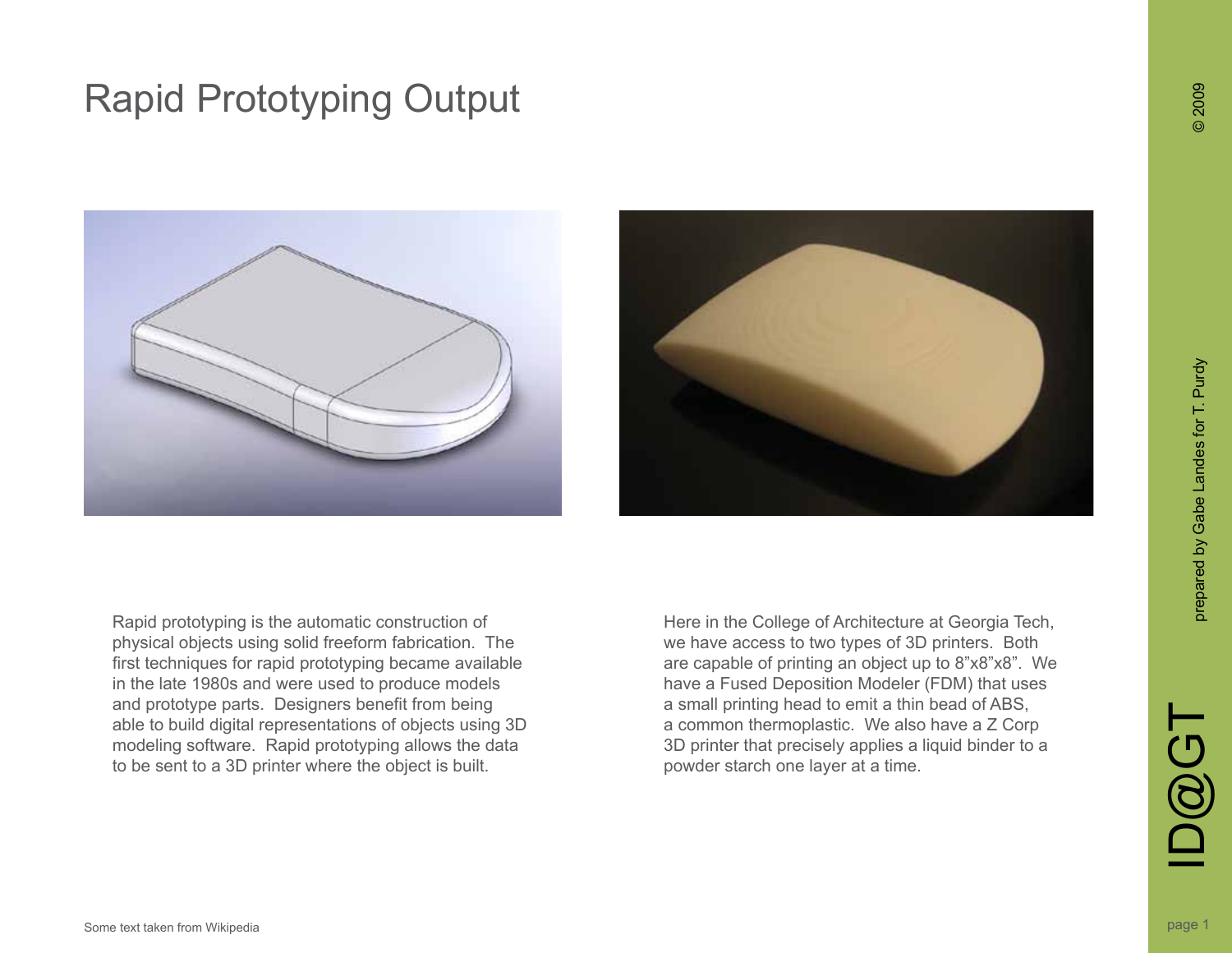With additive fabrication, the machine reads in data from a CAD file and lays down successive layers or beads of liquid, powder, or sheet material, and in this way builds up the model from a series of cross sections. These layers, which correspond to the virtual cross section from the CAD model, are joined together or fused automatically to create the final shape. Additive fabrication is great because of its ability to create almost any shape or geometric feature.

The standard data interface between CAD software and the 3D printing machines is the STL file format. An STL file approximates the shape of a part or assembly using numerous triangular facets. An file comprised of smaller facets will produce a higher quality surface, but it will be a larger file.

Sometimes rapid prototyping is not rapid. Construction of a model with contemporary methods can take from several hours to a couple days, depending on the method used and the size and complexity of the model. Additive systems for rapid prototyping can typically produce models in a few hours, although it can vary widely depending on the type of machine being used and the size and number of models being produced simultaneously.

> The STL file comprised of numerous triangles





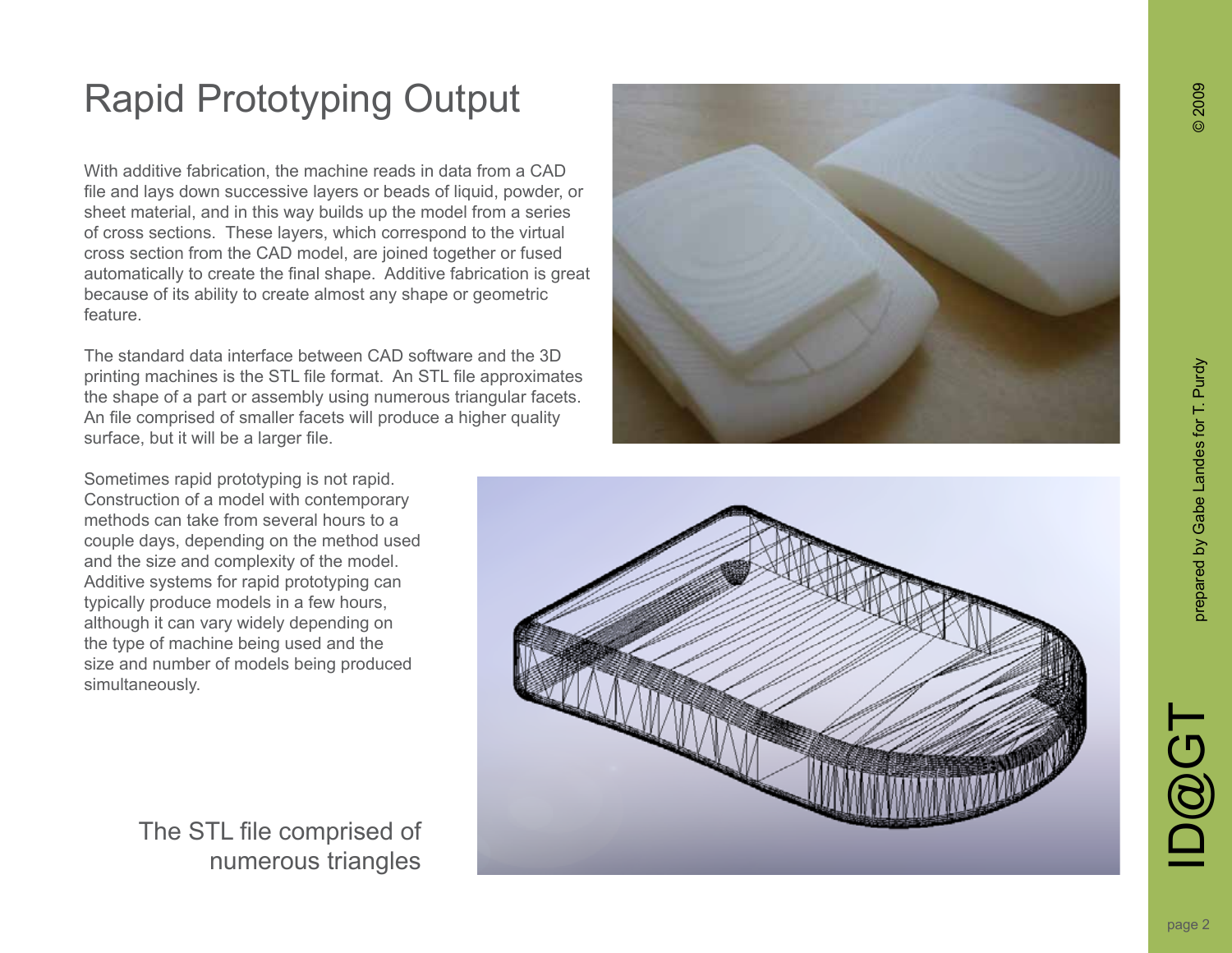



A voxel is a volumetric pixel, the smallest unit the 3D printer can create.

It is important to consider how 3D printers work so that you can have appropriate expectations and you can optimize your results. The machines reduce parts into a series of cross sections for construction. This means that curved surfaces will be resolved into a stack of flat planes. Think about this when you orient your object before exporting the file to go to the 3D printer. Also, the machines build from the bottom up, one layer at a time. This means that a part oriented so that is it lying down will be finished hours before one that is standing tall. There is one more issue to consider. When printing multiple parts that are designed to fit together, be sure to orient them all in the same direction. This will ensure that any deviations in the cross sections will be consistent and the parts will fit.





D@GT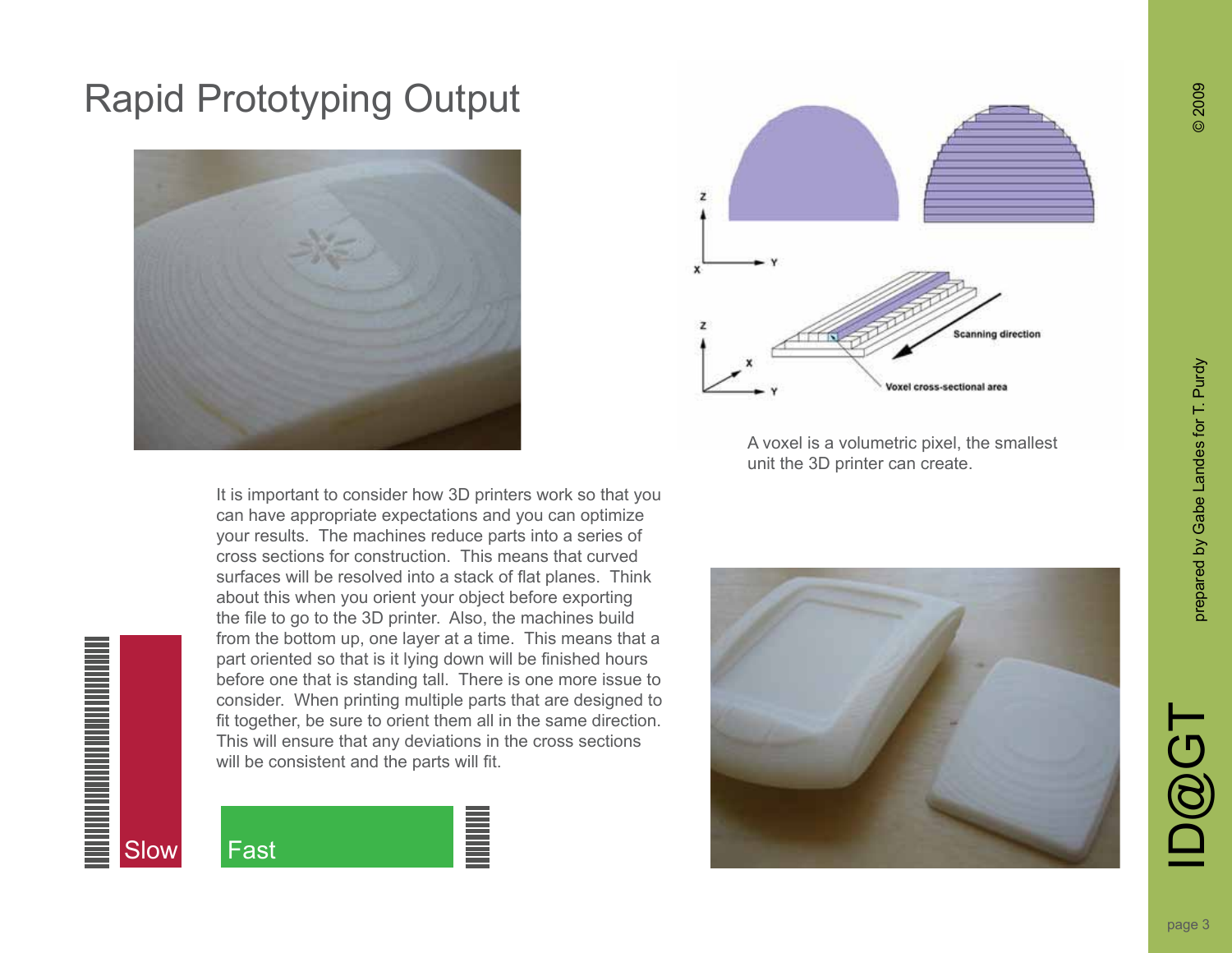#### Cost/Time Comparison

To give you a sense of how certain decisions impact the 3D printing process we gathered the following data for this object on the FDM machine:



| <b>Inputs</b>      |                  | <b>Outputs</b>    |           |
|--------------------|------------------|-------------------|-----------|
| <b>Orientation</b> | <b>Fill Type</b> | <b>Print Time</b> | Co\$\$\$t |
| <b>Flat</b>        | Solid            | 4:50 hrs          | \$31.62   |
| <b>Flat</b>        | <b>Hollow</b>    | $3:23$ hrs        | \$16.45   |
| On Edge            | <b>Hollow</b>    | $4:46$ hrs        | \$16.67   |
|                    |                  |                   |           |

You can see that orienting a hollow object like this on its side adds about as much time as making it solid. And that making an object like this hollow will save you half the cost over printing it solid.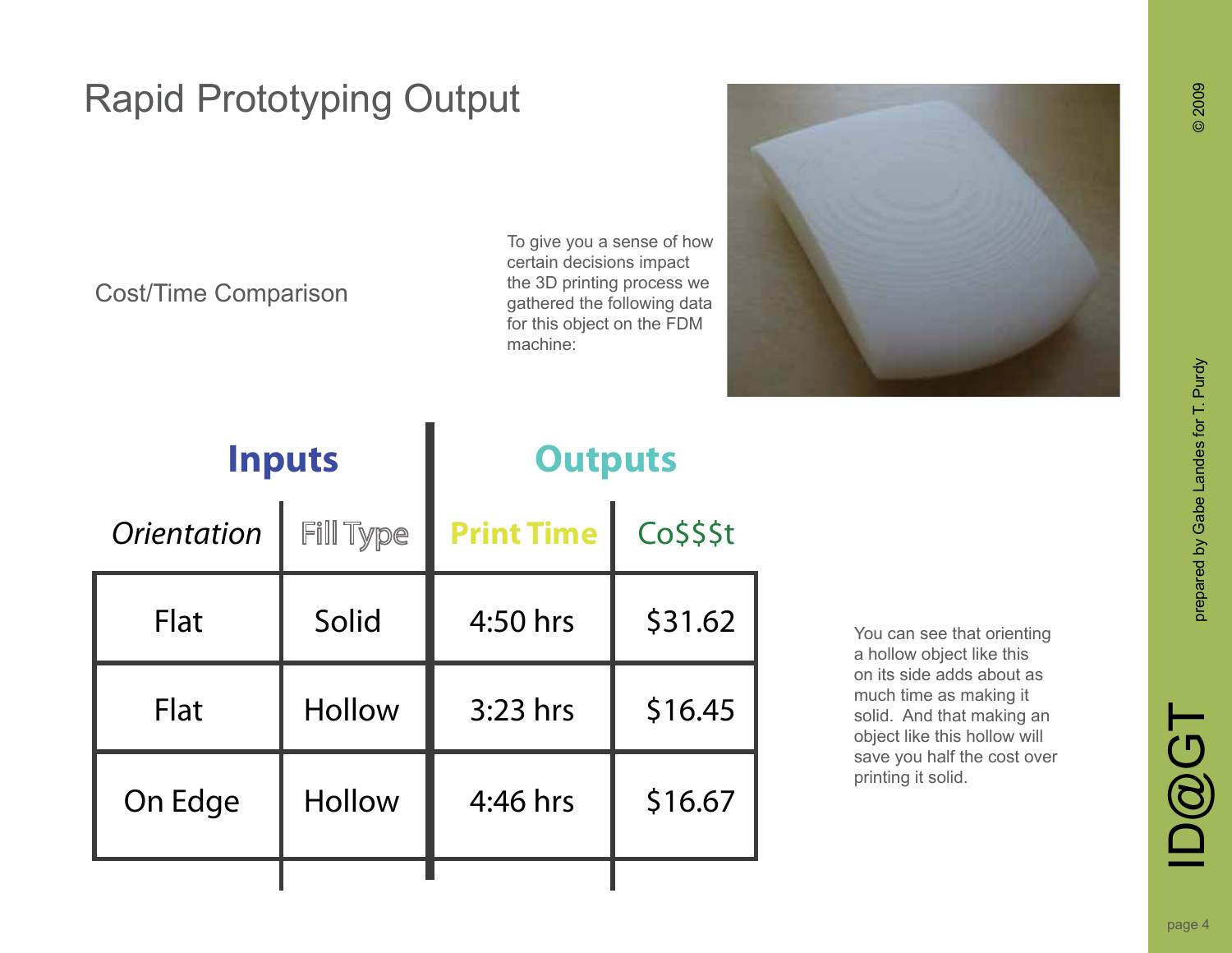The FDM machine in the COA shop can make objects that are durable and long lasting. The ABS that the machine uses is off-white and it can be sanded and painted. The FDM machine is more expensive per cubic inch than the Z Corp machine.

The machine reads STL files. Once the file has been imported into the controller software you can set the STL scale size and fill types. The fill types control how solid parts' interiors are. Selecting "Sparse" will make the part's interior have a mix of voids and internal structure, whereas "Solid" will make a truly solid part. Obviously, a "Solid" part will cost more, take longer to print, be heavier and be more robust.

Using the controller software you can reorient your model to reduce the printing time. Also note that the bonds within the plastic are strongest horizontally and weakest vertically. So if your part has a narrow section, orient accordingly.





Once your part has finished printing, you will snap it off the base plate and begin removing the scaffolding. The FDM machine runs at a high temp (around 300 degrees). This means that without scaffolding, your part would droop as it was being made inside the machine. The scaffolding material is emitted from the machine head just like the plastic, but the scaffolding dissolves away using a strong base. The machine builds it strategically to support your part during construction. To remove it, simply place your part in the warm alkaline bath in the shop. For most parts, the scaffolding will be gone in several hours.

A part shown with scaffolding support structures

D@GT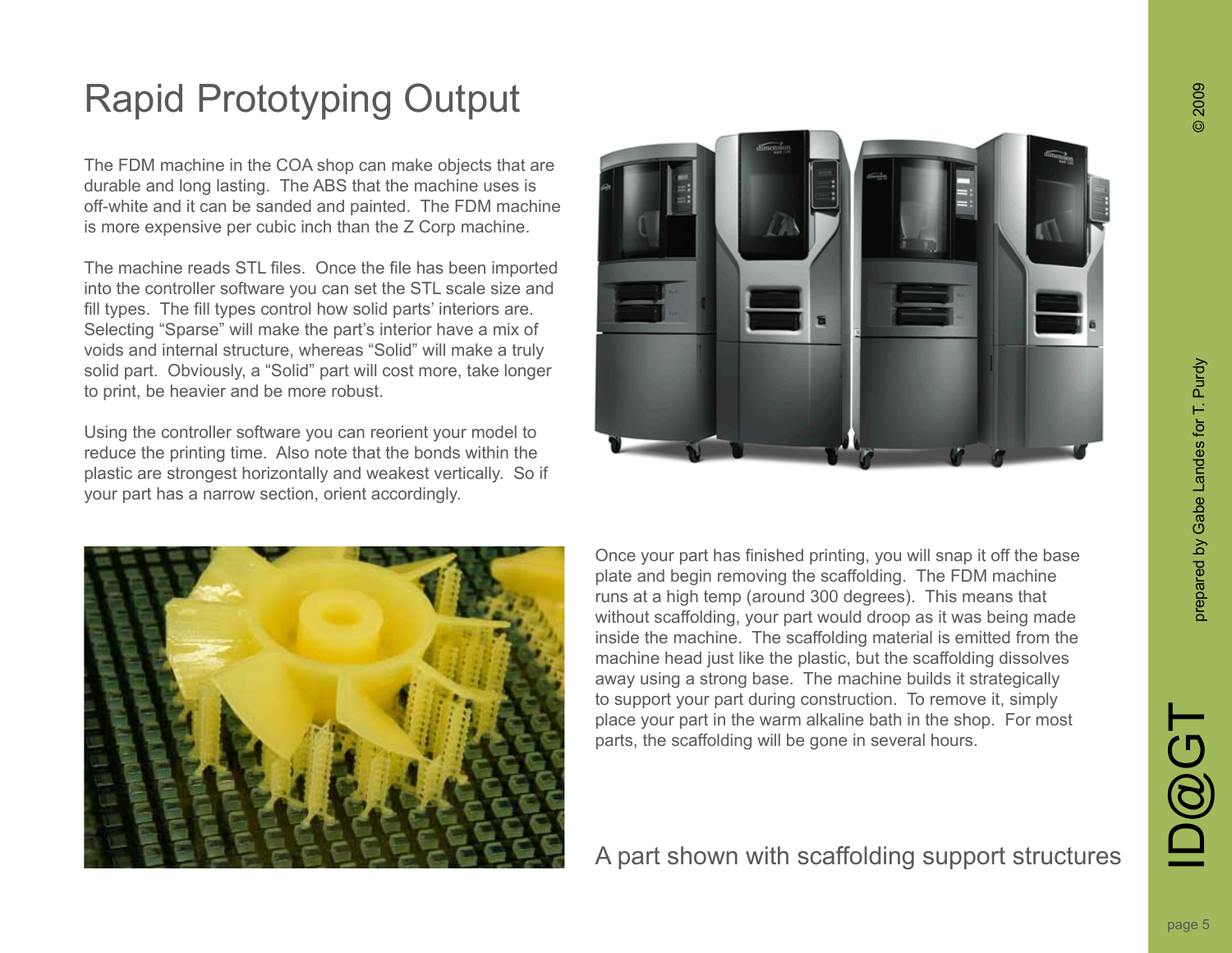

The Z Corp 3D printer is cheaper and faster than the FDM machine, but the parts from the Z Corp printer are fragile if left untreated.

The printer builds each model layer by layer, starting at the base. For every pass, a thin layer of powder is spread over the entire building area. Then, a print head similar to that of an inkjet printer prints a layer of binder onto the powder plane. The binder bonds with the powder to create a solid layer of your object. You can think of the complete model as a stack of 2D images that were printed onto the powder. When the process is finally finished with the top layer, the model will be completely enclosed in a matrix of powder that must be removed during the excavation process.





**ID@GT**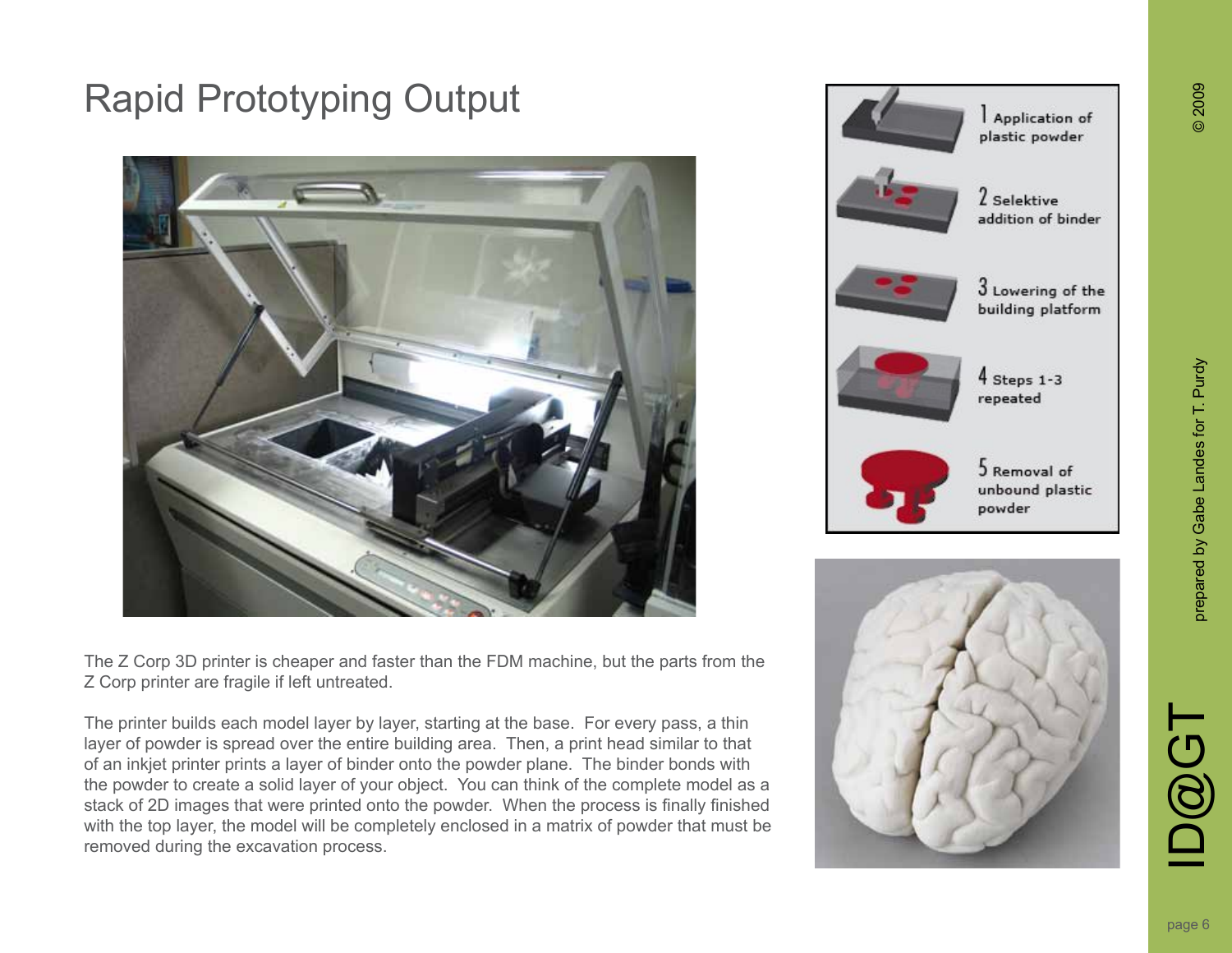

To excavate, you must scoop and vacuum away the powder matrix to reveal the model. After the model is removed from the printer, it is recommended that you blast your model with a fine stream of air in the depowdering station. This process removes more loose powder, especially powder in holes or crevices. The last step, which is highly recommended, is to infiltrate your model with resin. This provides necessary structural integrity for the model; without infiltration the model is very easily chipped, scratched, and cracked. The shop has a bottle full of a dilute solution of cyanoacrylate for this purpose.



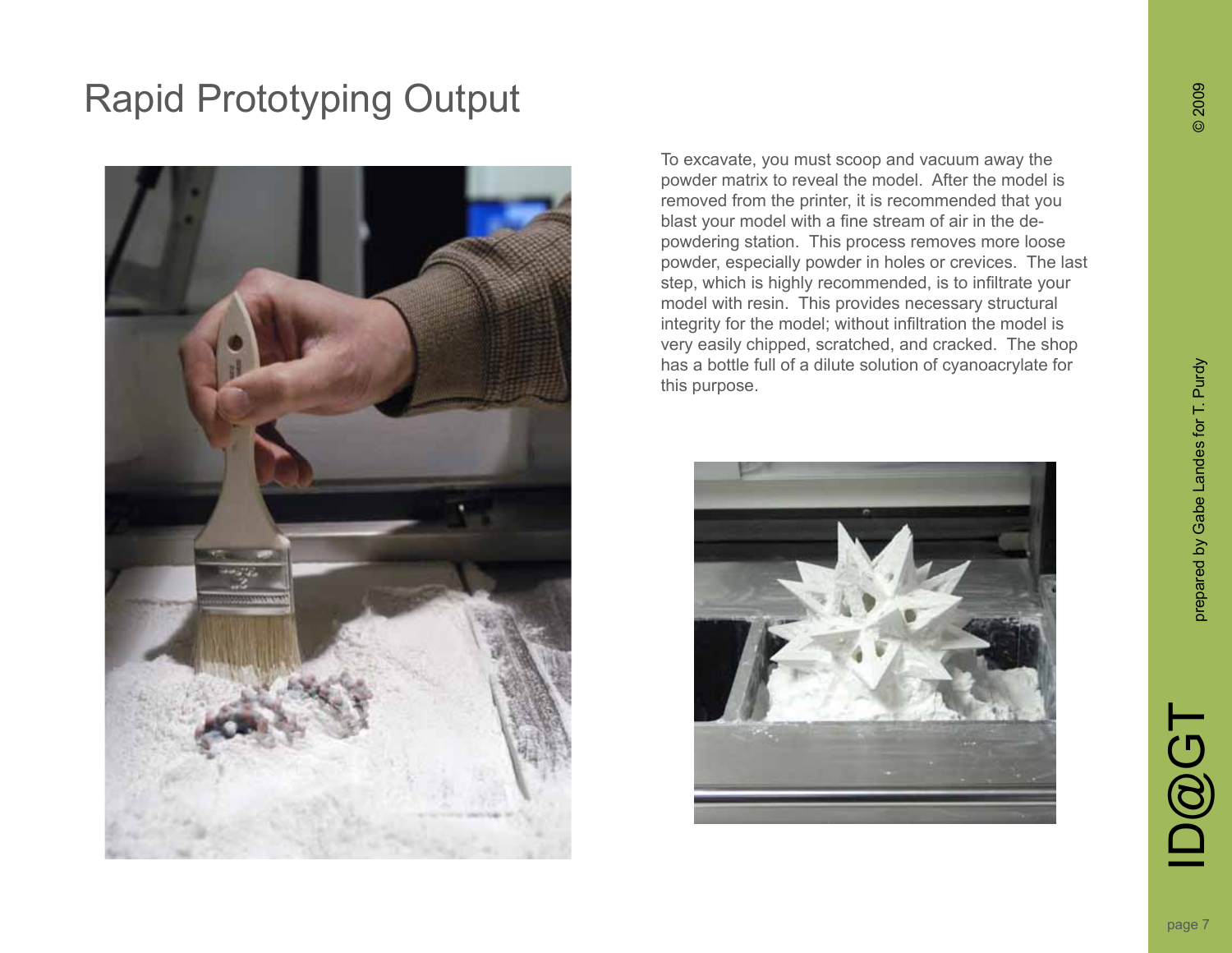|                  |                                                                                                                                                                                                                                                                                                                                                                                                                                                 | What is Print3D? | <b>Terms of Use</b><br>Privacy |
|------------------|-------------------------------------------------------------------------------------------------------------------------------------------------------------------------------------------------------------------------------------------------------------------------------------------------------------------------------------------------------------------------------------------------------------------------------------------------|------------------|--------------------------------|
|                  |                                                                                                                                                                                                                                                                                                                                                                                                                                                 |                  |                                |
| <b>UNCKPARTS</b> | Quickparts<br>Quickparts provides rapid prototypes to production parts from STL files.<br>Click "Print3D at Quickparts" to register and get an Instant Price Quote.                                                                                                                                                                                                                                                                             |                  |                                |
|                  | · SLA (Next day)<br>. Injection Molded parts (10 days or less)<br>· Cast Urethanes (5-9 days)<br>$\bullet$ FDM $(3-5$ days)<br>· SLS (Next Day)<br>. CNC. Sheet Metal, Castings (5-10 days)                                                                                                                                                                                                                                                     |                  |                                |
|                  | Contact your Quickparts team directly<br>(p) 1-877-521-8683, (e) quote@quickparts.com<br>Print3D at Quickparts                                                                                                                                                                                                                                                                                                                                  | a Tell me more   |                                |
| protomold        | Protomold<br>Protomold's Rapid Injection Molding service produces real injection molded parts in engineering<br>grade resins within 3 days of receipt of your native SolidWorks file, starting as low as \$1,795.<br>Real Parts, Real Fast, Real Savings!                                                                                                                                                                                       |                  |                                |
|                  | <b>B. Print30 at Protomold</b>                                                                                                                                                                                                                                                                                                                                                                                                                  |                  | Fell me more                   |
| <b>XPRESSION</b> | Xpress3D, Inc.<br>Xpress3D instantly provides price quotes from multiple rapid prototyping services.<br>Easily choose based on price, delivery time, rapid prototyping process, or material.<br>Prototyping includes SLA (Stereolithography), FDM (Fused Deposition Modeling), and 3DP (3D<br>Printing). Xpress3D's automatic file compression, encryption, and upload make this the fastest.<br>easiest, and securest way to order prototypes. |                  |                                |
|                  | <b>D</b> Print3D at Xpress3D, Inc.                                                                                                                                                                                                                                                                                                                                                                                                              |                  | = Tell me more                 |

SolidWorks has a feature that allows you to send your final digital model directly to a Rapid Prototyping Service. These services can get parts to you in as little as one day. They use many different types of 3D printing technologies depending on your needs. And they can take your approved prototype and do a complete run of high quality manufacturing grade injection molded parts. To access these services from within SolidWorks go to the **File menu>3D Printing>Online Service** .

| protomold<br>A Proto Labs Company                                                                                                                                    | <b>RAPID INJECTION MOLDING</b><br><b>CONTACT US</b><br>$LOGATION =$<br><b>RESOURCES</b><br><b>COMPANY</b><br><b>HOME</b>                                            |
|----------------------------------------------------------------------------------------------------------------------------------------------------------------------|---------------------------------------------------------------------------------------------------------------------------------------------------------------------|
| ISO 9001:2008 Certified<br>From 3D CAD to real plastic<br>parts as fast as the next day!<br>Nobody's Faster in the Short Run!® Our                                   | <b>Customer Portal</b><br><b>PRICES</b><br><b>START</b><br>Manage your quotes and order history<br>\$1795!<br>using the new Customer Portal.<br><b>Testimonials</b> |
| single focus is to provide new product<br>designers with the easiest, fastest and<br>least-expensive way to obtain low<br>volumes of plastic injection molded parts. | March 19, 2009<br>"The fast service on this order blew me<br>away. Thanks for such outstanding<br>work!"<br>-Greg Henkel, American Medical                          |
| <b>Why Rapid Injection Molding?</b><br><b>Latest Technology</b>                                                                                                      | Systems<br>Y Read More Testimonials<br><b>Case Studies</b><br><b>Get a ProtoQuote® Now</b>                                                                          |
|                                                                                                                                                                      | Y Read Customer Case Studies                                                                                                                                        |